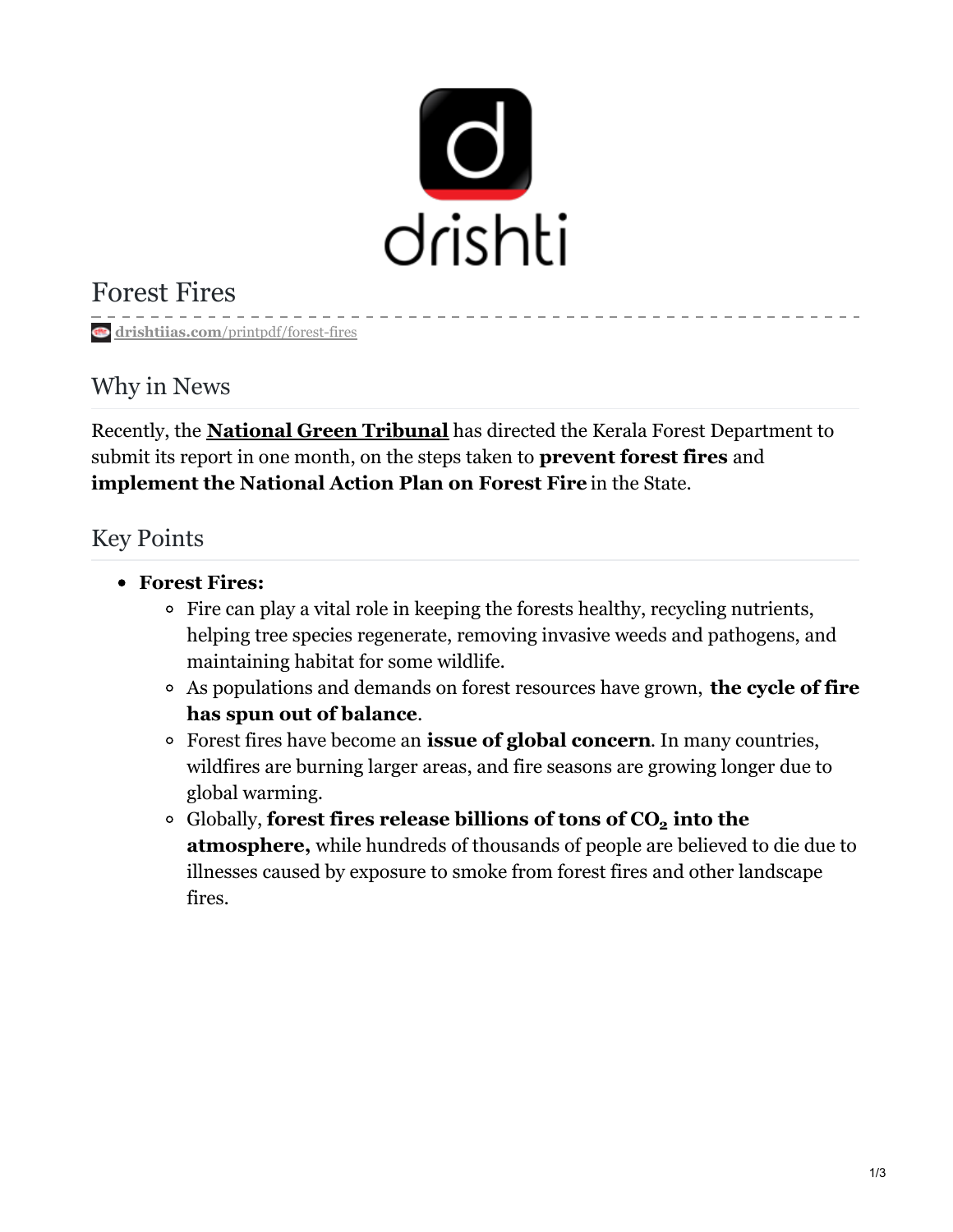#### **Reasons for Forest Fires:**

- **Thunderstorms** are the most likely natural cause for forest fires.
- The dry deciduous forests in central and southern India **face 5 to 6 months of dry period** and are vulnerable to fires.

The reasons are mainly **manmade**, particularly in cases where people visit forests and leave burning bidis, cigarette stubs or other inflammable materials.

A major reason for forest fires in north-east India is **slash-and-burn cultivation,** commonly called jhum cultivation.

> The north-east has tropical evergreen forests which are not likely to catch fire easily on their own like the dry deciduous forests of central and southern India.